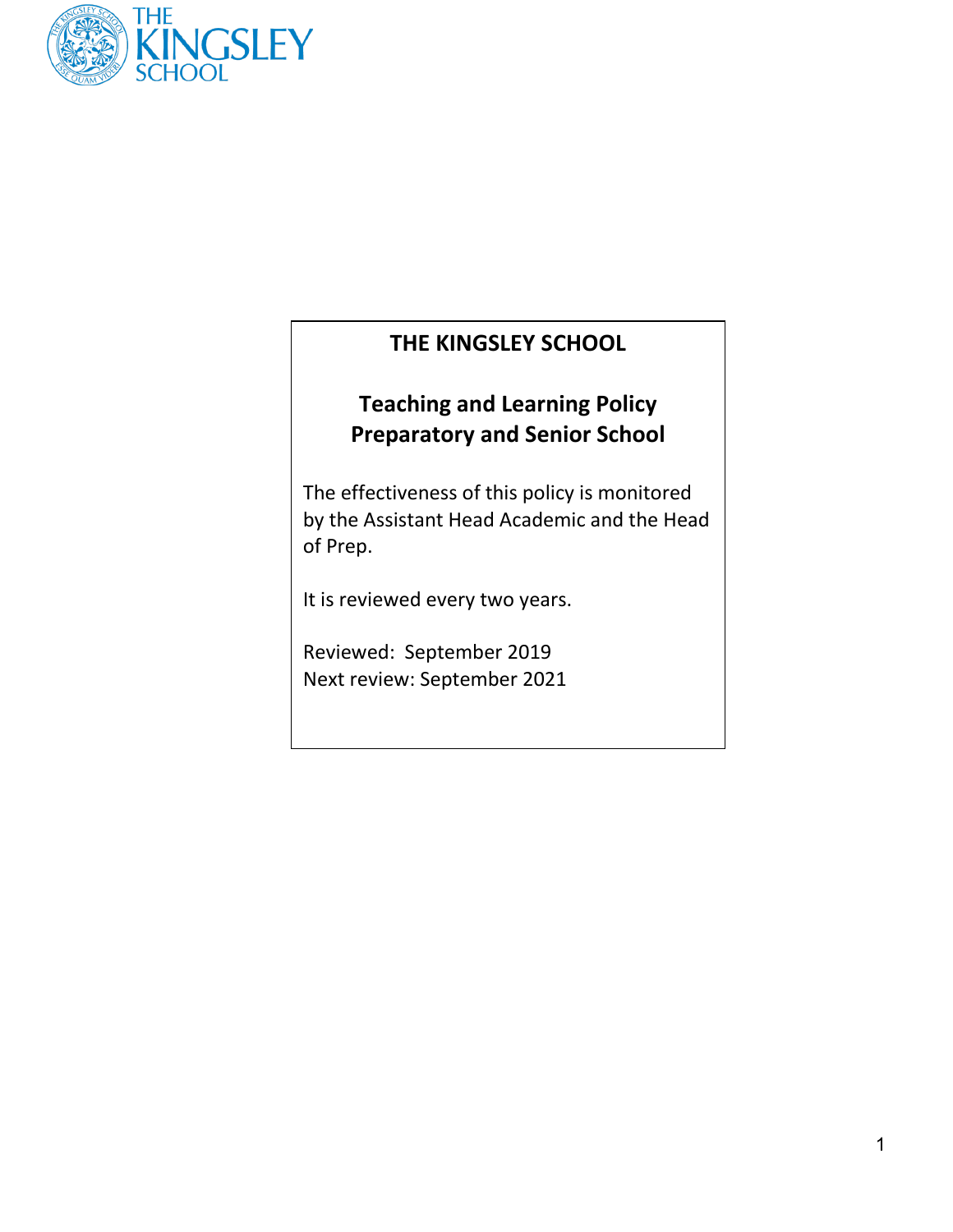

# **TEACHING and LEARNING POLICY**

This policy applies to all pupils at The Kingsley School, including those in EYFS.

This policy has been created in discussion with staff. It is part of a process that has involved the creation of Kingsley's **CRITERIA FOR OUTSTANDING TEACHING and LEARNING** and a list of suggestions for the encouragement of Independent Learning (both of which can be found in the Kingsley Teachers' Planner). It is based on our current learning and understanding of recent research. It is part of our commitment to assimilate the appropriate aspects of current educational research into the development of our classroom practice.

Since knowledge about effective teaching and the promotion of good learning are areas of significant study, refinement and development, this policy does not provide an exclusive manual of what should be done but rather expresses the general principles that should inform our teaching and encourage effective learning in the school.

Members of the teaching team are expected to refer to it frequently and use it to help evaluate and improve practice to ensure the best provision for our students.

# **TEACHING AND LEARNING**

# **AIMS and OBJECTIVES**

Students can be encouraged or discouraged, enabled or disabled from learning by the management and atmosphere of the learning environment. **ALL** members of staff are responsible for creating the best possible conditions for effective teaching and learning.

The appropriate conditions for learning are where there is:

1. A climate within the school and classroom that is:

- well-managed with high expectations of pupils
- characterised by mutual respect
- committed to building self-esteem
- confidence enhancing
- engaging and challenging
- celebrates success
- promotes intellectual curiosity
- acknowledges that mistakes are valuable as learning opportunities.

2. Attention to different learning styles of students, irrespective of their ability. We are aware that there are various ways of describing these but we accept the importance of the recognition and understanding of these differences. We understand that students who are helped to understand and use their own learning style become more confident and learn more effectively but we will be aware that students need to learn to adapt to, and cope with, alternative strategies.

3. Effective assessment, using assessment for learning strategies, with prompt and meaningful feedback (see Feedback and Assessment policy).

4. Monitoring, evaluation and review of the attitudes and achievements of individual students through formal target setting based on their full reports and via less formal discussion as part of our commitment to assessment for learning.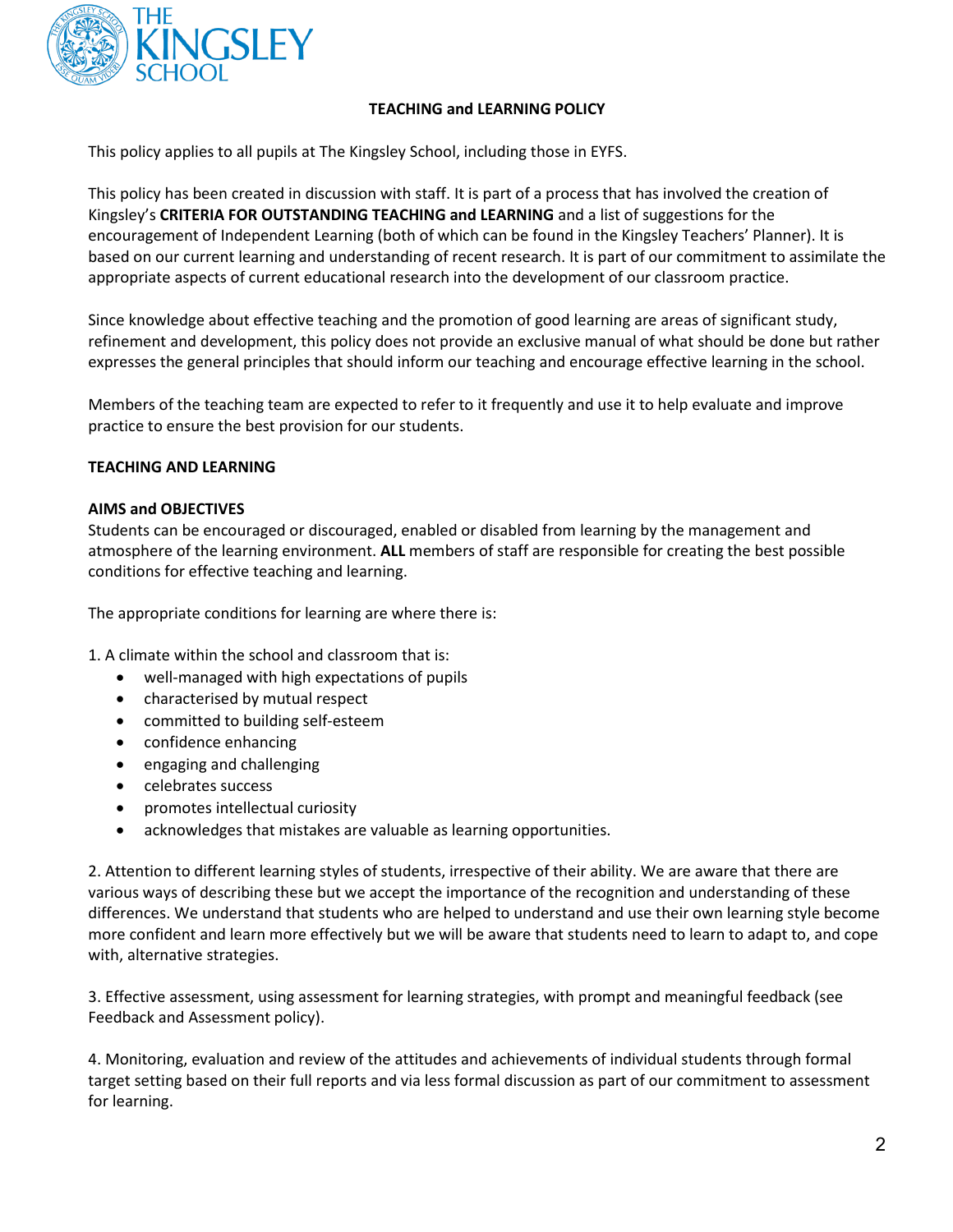

5. An effective link with parents to encourage high but realistic aspirations for their children. As part of this we:

- hold a Parents' Information Evening for all year groups on an annual basis to provide information on curricular and pastoral issues that will both explain to parents how we provide an effective learning environment and help them support their child at home
- encourage parents to use their child's Student Planner to communicate with school on issues of concern to do with homework and follow the homework being set on ClassCharts
- encourage parents to use email or the phone to contact the relevant Head of Year or Head of Department with any concern and who should respond within 48 hours
- members of staff should be proactive in contacting a parent with any issues of particular concern about a student's progress
- provide either a Parents' Evening or a full report each term, in addition to interim reports or mock exam feedback (depending on year group)

# **OUTSTANDING TEACHING**

In current pedagogical research some of the key points in the creation of an outstanding learning environment are:

- That the teacher should be able to call on a high level of **subject knowledge**
- That **assessment for learning** is at the heart of the teacher's planning
- That the teacher can draw understanding out of students through skilful **questioning and active learning**
- That work should be pitched and **differentiated** at an achievable and appropriately challenging level for all students who are aiming for their personal best
- That the resources are **well organised** and are an aid to rapid learning
- That the tasks should **enthuse** students so that if they encounter a problem they are resilient and keen to succeed and go further
- That students should be given all possible opportunities and encouragement to learn **independently and be resourceful learners**
- That the work should include opportunities to **develop the students' skills** in reading, writing, mathematics and ICT
- That the lessons should extend the students' skills in **research and resourcefulness**
- That the lessons should create opportunities for working in pairs and in groups for **reciprocal learning**
- That **challenging homework** is set to consolidate understanding and or take the student further in the exploration of their ideas
- That feedback provides clear ideas about what is good but what can be done to improve even further

There is considerable overlap between policies and documentation which aim to ensure good teaching and those that promote effective learning. This policy separates them in order to distinguish between teaching, which is directly under the control of the teacher and learning, which the school promotes but which is done by the students.

Teaching staff should use the most suitable pedagogical strategies to create the very best environment for effective learning.

# **EFFECTIVE LEARNING**

The purpose of this policy with regard to pupil learning is to ensure that student learning is systematically supported, guided and encouraged to enable them to:

• Become effective learners and develop good learning habits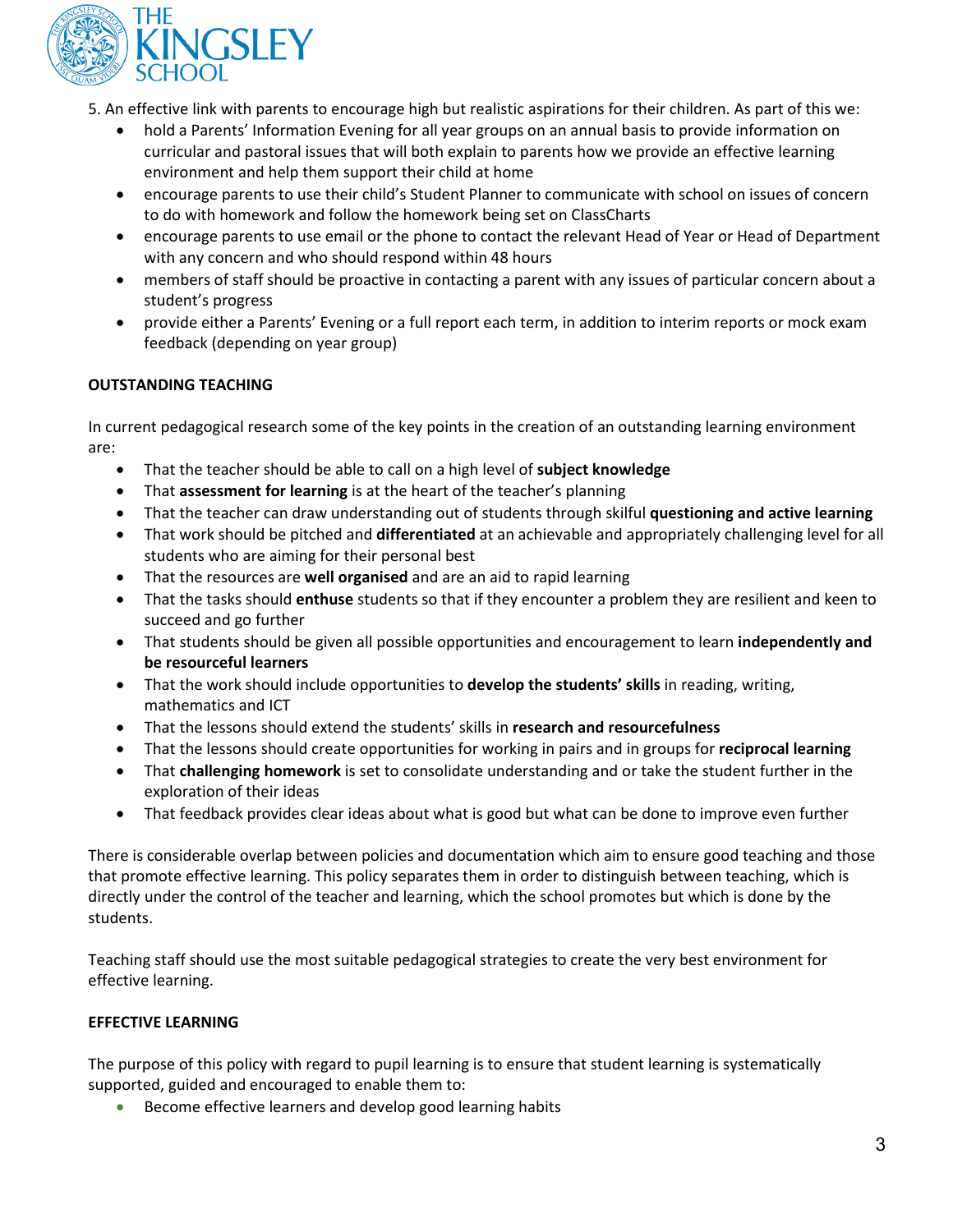

- Understand how they learn and their personal learning styles and preferences
- Be able to deploy a range of suitable study techniques that best fit their learning styles
- Take responsibility for their own learning, be willing to take risks, consider how to learn from failure
- Adhere to the principles of the Kingsley IDEALS

#### **RESPONSIBILITIES**

#### **Governors**

It is the responsibility of the Governing Body to monitor this policy and to ensure that it is regularly reviewed. In particular, the Governing Body will monitor the outcomes of the policy in terms of results and added value in examinations and the numbers of students continuing to pursue their education.

#### **Head and Senior Leadership Team (SLT)**

The responsibilities of the Head and the Senior Leadership Team are to set the objectives for teaching; to ensure that a system is in place to support and improve teaching and learning and to inspire teachers to continuously improve teaching.

They will:

- ensure that teaching can take place in an ordered environment
- ensure that team leaders are fulfilling their role in improving teaching and leading their teams in that improvement
- ensure that a system is in place to develop teachers' skills, knowledge and understanding of teaching, through external courses or otherwise
- ensure that the organisation of the school day and year support best teaching
- ensure that other school policies and systems support this policy (for example homework and pastoral policies)
- monitor the effectiveness of teaching and intervene where teaching falls below the standard expected
- monitor achievement across the school, by subject and by groups of students
- ensure that all staff are appropriately trained, and are fit and competent to teach the programmes of study that they are directed to participate in
- implement arrangements for the regular monitoring and review of the policy and strategies

#### **Subject Leaders**

The responsibility of subject leaders is to lead and inspire their team to reflect upon and develop their teaching; to ensure that the schemes of work and approaches to teaching within the subject promote good learning and to be responsible for the quality of teaching in the subject.

They will:

- ensure schemes of work are in place and are regularly updated with recommendations for teaching approaches that reflect best practice nationally;
- organise the development of teaching materials, resources and the deployment of staff to best effect where timetable constraints permit
- ensure that support staff are able to play a full part in ensuring the highest quality teaching of the subject
- monitor and evaluate teaching and assessment in the subject through department moderation and with regular work scrutinies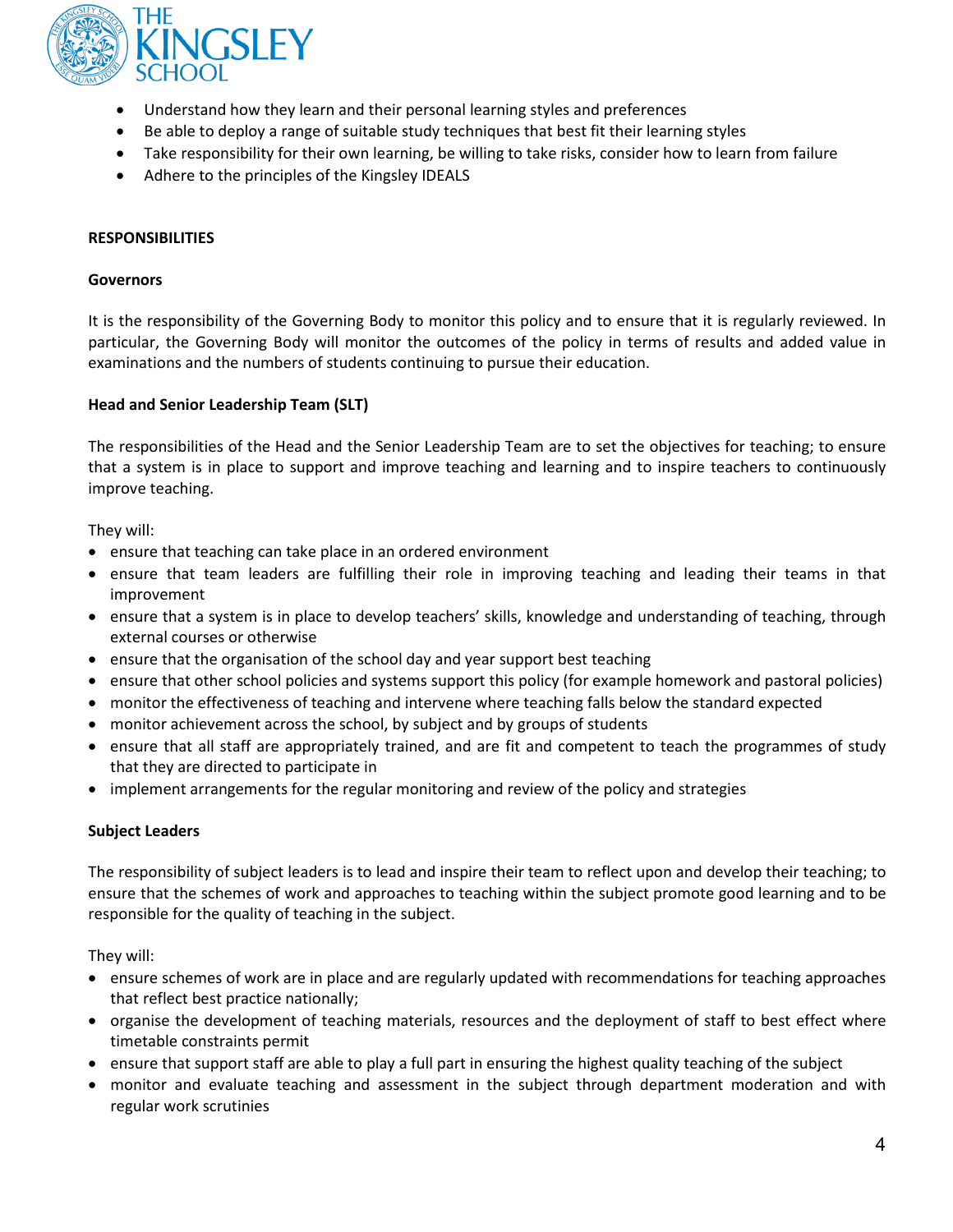

- monitor students' results against predicted performance and bring it to the attention of other staff, particularly the pastoral team responsible for the student
- intervene where teaching falls below the standard required
- monitor the effectiveness of the subject offering as part of the Minerva programme
- ensure that good practice is spread between teachers of the subject
- promote the development of teachers in the subject
- ensure their department has a dialogue about best practice
- be a leader in their subject by encouraging colleagues to promote the subject and inspire students with an interest in it
- devise materials to support students in meeting coursework and examination requirements

# **Classroom Teachers**

The responsibility of classroom teachers is to continuously reflect upon their knowledge, skills and understanding of teaching and to apply new pedagogical information consistently and conscientiously.

They will:

- promote positive attitudes to learning with parents and students
- promote whole school approaches that encourage enthusiasm for learning and continuous improvement among students
- update regularly their subject knowledge;
- update regularly their knowledge of examination requirements;
- update their knowledge of pedagogy, for example the understanding of children's learning and the appropriate way of teaching to make the most of this knowledge;
- update their personal mastery of the technology available to support teaching;
- create the appropriate climate for learning within their classroom;
- assess the abilities, aptitudes, learning styles and personality of the students in each group and organise and plan lessons appropriately;
- share with colleagues within and outside the subject ideas on how to improve teaching
- liaise with support staff and cover teachers to ensure continuity of work for their classes and progress by students requiring additional support
- inspire students' interest in the subject by promoting it in every way
- encourage a culture of intellectual risk-taking
- demonstrate high aspirations for students and make high demands of them in a safe environment where they can take academic risks
- plan lessons that are accessible and appealing to all members of the class with appropriate levels of differentiation
- encourage students by celebrating and rewarding their successes
- devise materials to support students in meeting coursework and examination requirements
- create enrichment and extension opportunities under the Minerva programme

# **Supply Staff and those on long term cover**

Supply staff and cover staff are responsible for ensuring that there is continuity in the absence of the usual class teacher and for the effective delivery of the work planned.

They will: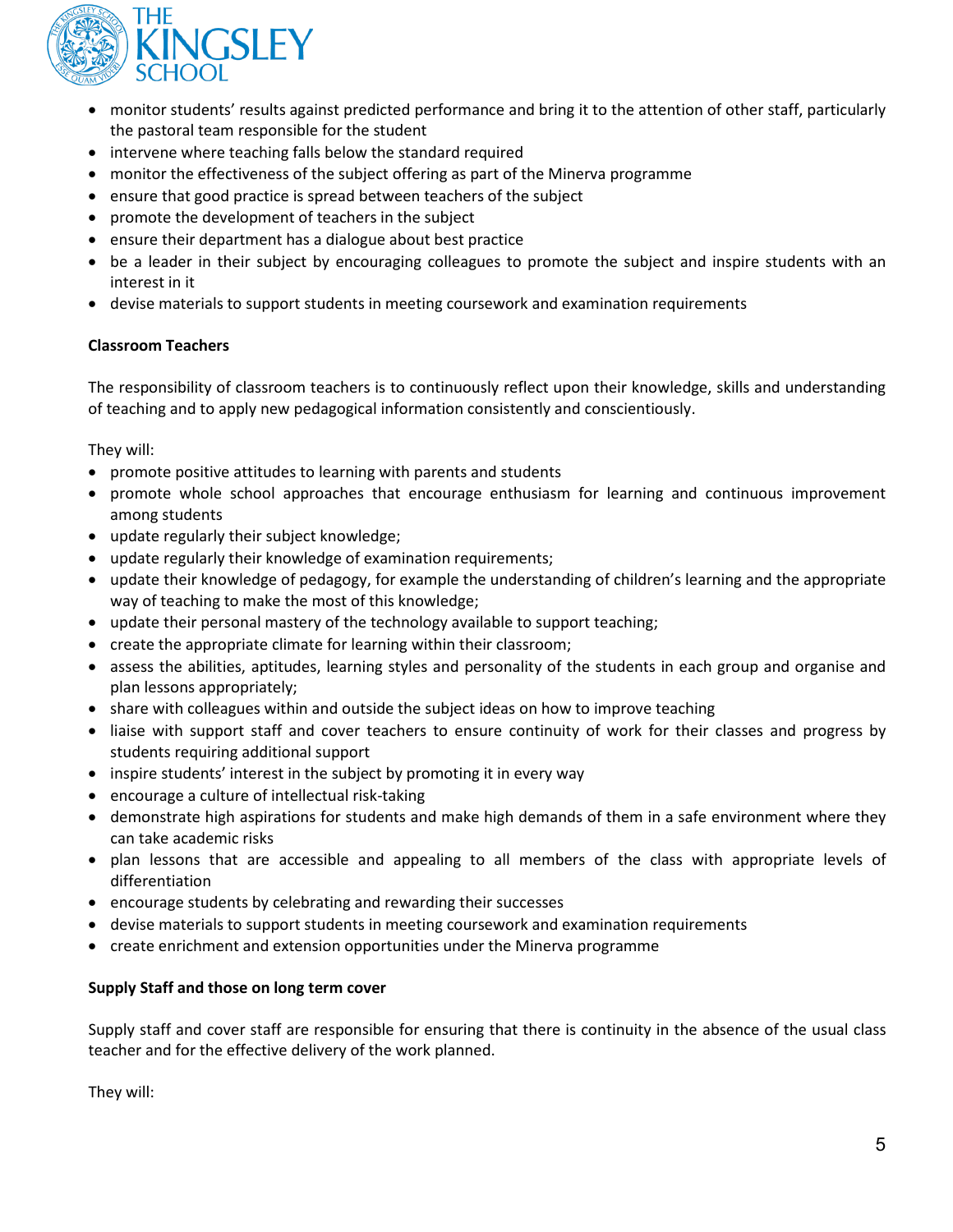

- ensure they are aware of the class' prior learning and how the work set fits into the overall programme of work for the class
- ensure that they liaise with the class teacher or the subject leader
- ensure that the environment in the classroom is appropriate to learning
- ensure that, where applicable, homework is set and work taken in and handed over to the subject leader or class teacher
- ensure that work is assessed and feedback given in accordance with the policy laid down for the subject, where appropriate and with prior agreement

# **Pastoral Staff**

The responsibility of pastoral staff in regard to teaching and learning is to liaise with appropriate academic lead staff to monitor the progress of students for whom they are responsible. This in turn will require liaison with staff and parents surrounding student progress.

They will:

- monitor students' results across all subjects to see whether there are any anomalies and bring to the attention of other staff
- monitor students' results against predicted performance and bring under-or over-performance to the attention of other staff
- work with students and their parents to ensure that subject choices are made that will maximise student achievement; and
- share in devising a study-skills programme that will enable students to plan and schedule work effectively and in particular prepare for examinations and coursework.

# **SCHEMES OF WORK**

Good teaching starts with good schemes of work. Subject leaders will ensure that schemes of work:

- take full account of any current government curriculum initiatives but are not limited by them
- specify content and methodology in accordance with best national practice
- describe the resources needed and available for each topic
- describe the appropriate approaches to topics
- give guidance on lesson content where appropriate
- specify approaches to assessment
- specify differentiation opportunities such as SEN support and Minerva opportunities
- identify opportunities for the teaching of Fundamental British Values and PSHE

# **LESSON PLANNING**

The precise approach to lesson planning will vary from subject to subject and it is impractical to lay down precise rules that will cover every possibility. However, it is expected that lessons will include planning that will cover:

- ensuring that there are varying opportunities for learning for example interactive work; work with ICT; group work; individual study and homework
- identifying work that is suitable for the students' age, abilities, learning styles and personality types. This is not only a matter of making adjustments for students with individual learning needs but also covers